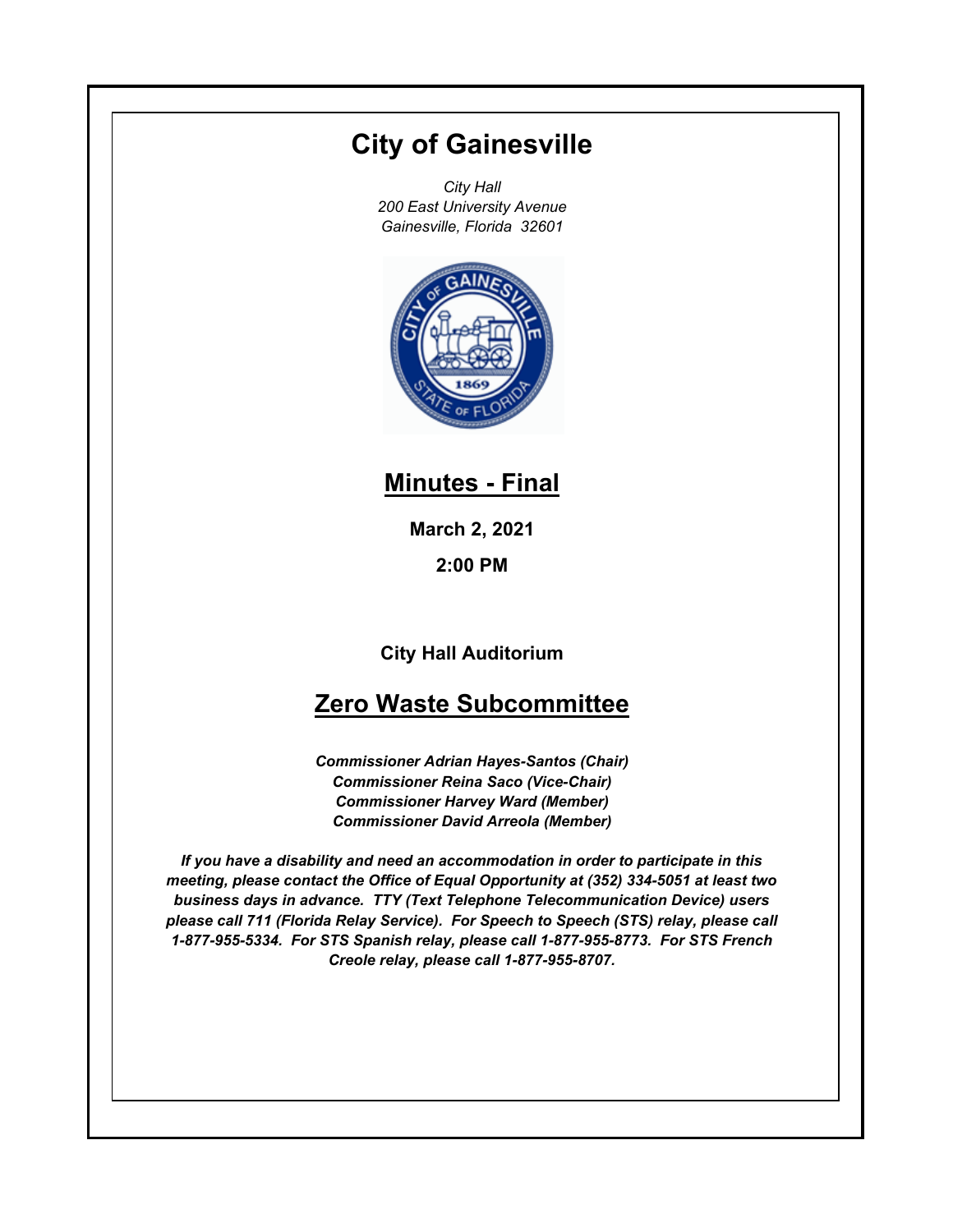### **CALL TO ORDER**

Meeting called to order at 2:02 pm.

#### **ROLL CALL**

**Present** 4 - Vice-Chair Saco, Chair Hayes-Santos, Ward, and Arreola

#### **ADOPTION OF THE AGENDA**

**A motion was made by Ward, seconded by Vice-Chair Saco, that this Matter be Adopted. The motion carried by the following vote:**

**Aye:** 4 - Vice-Chair Saco, Chair Hayes-Santos, Ward, and Arreola

### **APPROVAL OF MINUTES**

#### [200853.](http://gainesville.legistar.com/gateway.aspx?m=l&id=/matter.aspx?key=32396)

#### **Approval of Minutes from the February 2, 2021 Zero Waste Subcommittee Meeting (B)**

*Public comment was opened - no one spoke to the item.*

**RECOMMENDATION** *The Zero Waste Subcommittee approve the February 2, 2021 minutes.*

**A motion was made by Ward, seconded by Vice-Chair Saco, that this Matter be Approved as Recommended. The motion carried by the following vote:**

**Aye:** 4 - Vice-Chair Saco, Chair Hayes-Santos, Ward, and Arreola

### **DISCUSSION OF PENDING REFERRALS**

[200551.](http://gainesville.legistar.com/gateway.aspx?m=l&id=/matter.aspx?key=32094) **Discussion of Glitter and Plastic Confetti Ban (B)**

*A presentation on glitter and plastic confetti was given by Tom Strickland, Recycling Coordinator.*

*MOTION: Staff draft an ordinance on a ban of plastic confetti and balloon releases, working with the City Attorney's Office on enforcement.*

*Public comment was opened - no one spoke to the item.*

**RECOMMENDATION** *The Zero Waste Subcommittee: 1) hear staff presentation; and 2) provide direction as appropriate.*

**Approved as shown above (See Motion)**

**Aye:** 3 - Vice-Chair Saco, Chair Hayes-Santos, and Arreola